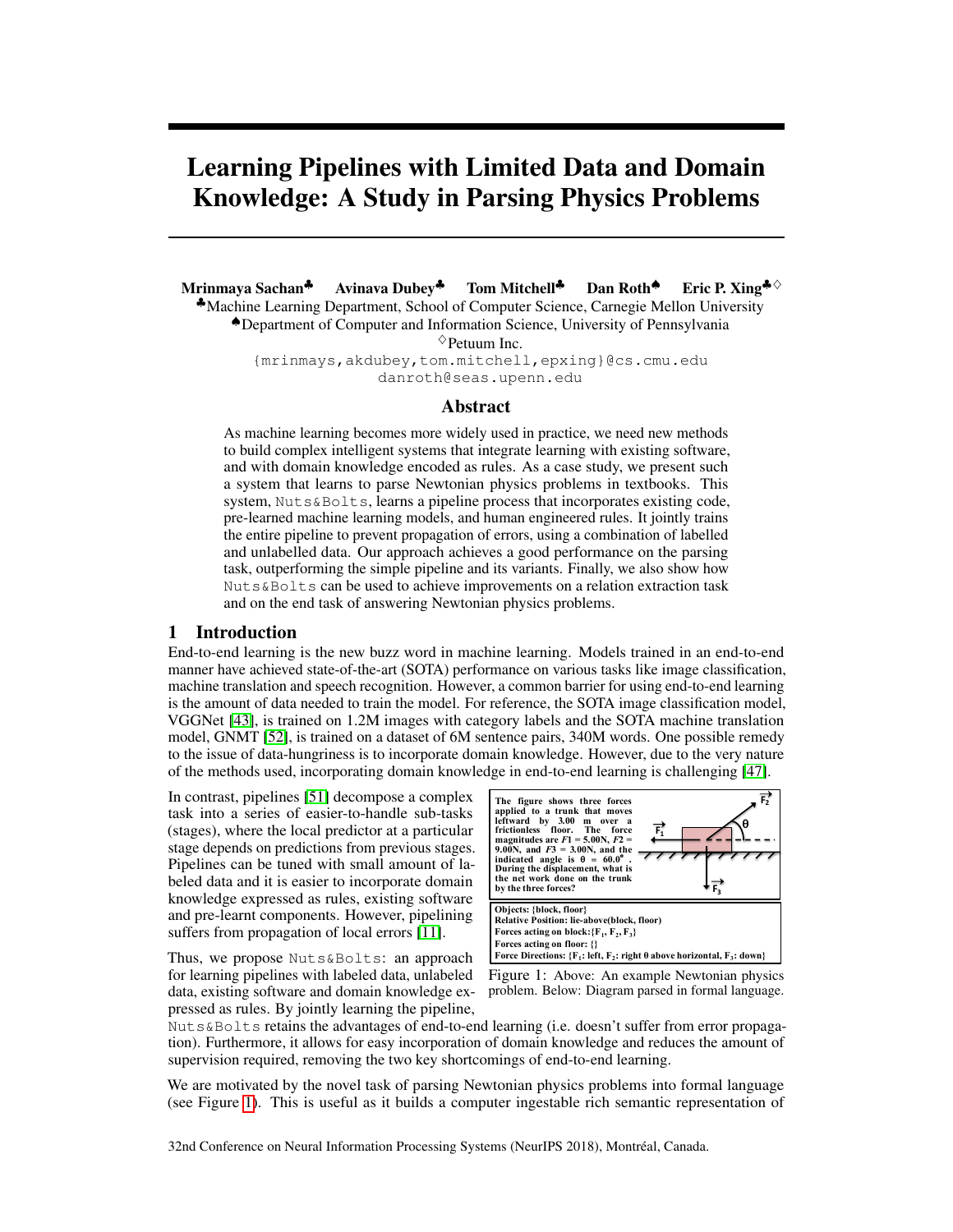these problems. It is also a key step in a large line of concurrent research on building a solver for such problems [41, 17, 38, 37, 39]. The problems typically consist of a paragraph of text and (often) an associated diagram. These problems are quite diverse, representing complex physical and mathematical concepts which are not often present in natural text and images<sup>1</sup> – understanding them itself requires substantial domain knowledge. Hence, traditional NLP and Computer Vision methods cannot be directly ported to extract and represent the semantics of these problems, and a richer integration of domain knowledge is needed. We model Nuts&Bolts using logic programming and show improvements over multiple baselines as well as various pipeline approaches, achieving state-of-the-art results.

Our paper is structured as follows: we first introduce the task of parsing Newtonian physics problems in section 2 and use it to motivate our approach in section 3. Then, we describe the parsing pipeline in section 4, and our experiments in section 5. We review related work in section 6. Then, finally we will showcase the benefit of our approach on the problem of relation extraction from text in section 7 where we achieve state-of-the-art results outperforming *Snorkel*, a strong relation extraction system.

### 2 Motivation

**Problem Definition:** To motivate our work, we first define the task of parsing Newtonian physics problems as one of mapping the problem (text and diagram) to a formal logical language. We choose our formal language as a subset of typed first-order logic comprising of constants (3.00 m, 5.00 N, 60°, etc.), variables ( $F_1, \theta$ , etc.), and a hand-picked set of 138 predicates (equals, mass, distance, force, speed, velocity, work, etc.). Each element in the language is strongly typed. For example, the predicate mass takes the first argument of the type "object" and the second argument of the type "mass-quantity" such as  $2kg$ ,  $3g$ , etc. As shown in Figure 1, the parse is represented as logical formulas, i.e. conjunctions over applications of (possibly negated) predicates with arguments which can be constants or variables.

The primary motivation behind modelling this task as a pipeline is the difficulty of solving such a challenging problem with a single monolithic learner; that expressing this problem directly in terms of input and output will result in a complex function that may be impossible to learn. At the same time, there is a high cost associated with obtaining sufficient labeled data to achieve good learning performance which is difficult in such niche domains. However, the pipeline allows us to think of the task in a modular way, and to integrate stagewise supervision and domain knowledge of physics into the model. It also allows us to supervise the various subcomponents to aid rapid learning.

We begin by describing the parsing pipeline at a high level. We break the parsing task into three phases. In the first phase, we parse the diagram recognizing the various diagram elements and relationships between them, leading to a diagram parse in formal language. In the second phase, we parse the problem text into the same formal language. In the third and final phase, we reconcile the diagram and the text parse and achieve the final parse of the problem<sup>2</sup>. Diagram parsing is performed in the following stages: (a) We first identify



Figure 2: A pipeline for diagram parsing with various (possibly multiple) pre-trained functions, existing software and rules. The pre-learnt components are shown in blue, the existing software are shown in red and rule-based components are shown in green.

low-level diagram elements such as the lines and arcs, corners i.e intersecting points of various low-level diagram elements, objects (e.g. block in Figure 1) and text elements, i.e. labels such as  $\vec{F}_1, \vec{F}_2, \vec{F}_3$  and  $\theta$  in Figure 1. (b) Then, we assemble the various low-level diagram elements (such as lines and arcs) to higher level diagram elements (such as axes, blocks, wedges, pulleys, etc.) by a set of human engineered grouping rules. (c) Then, we map the various text

<sup>&</sup>lt;sup>1</sup> For instance, in Figure 1, the visual concept of  $f$ loor is represented as a solid horizontal line with many small, same sized, parallel lines with their end points on the horizontal line (see Figure 3c). This concept can be concisely expressed as a rule but is hard to learn.

 $^2$ Due to space constraints, we only describe the diagram parsing phase in the main paper. The methodology discussed can be readily extended to the other phases. We present the pipeline and results on text parsing and final reconciliation in the supplementary.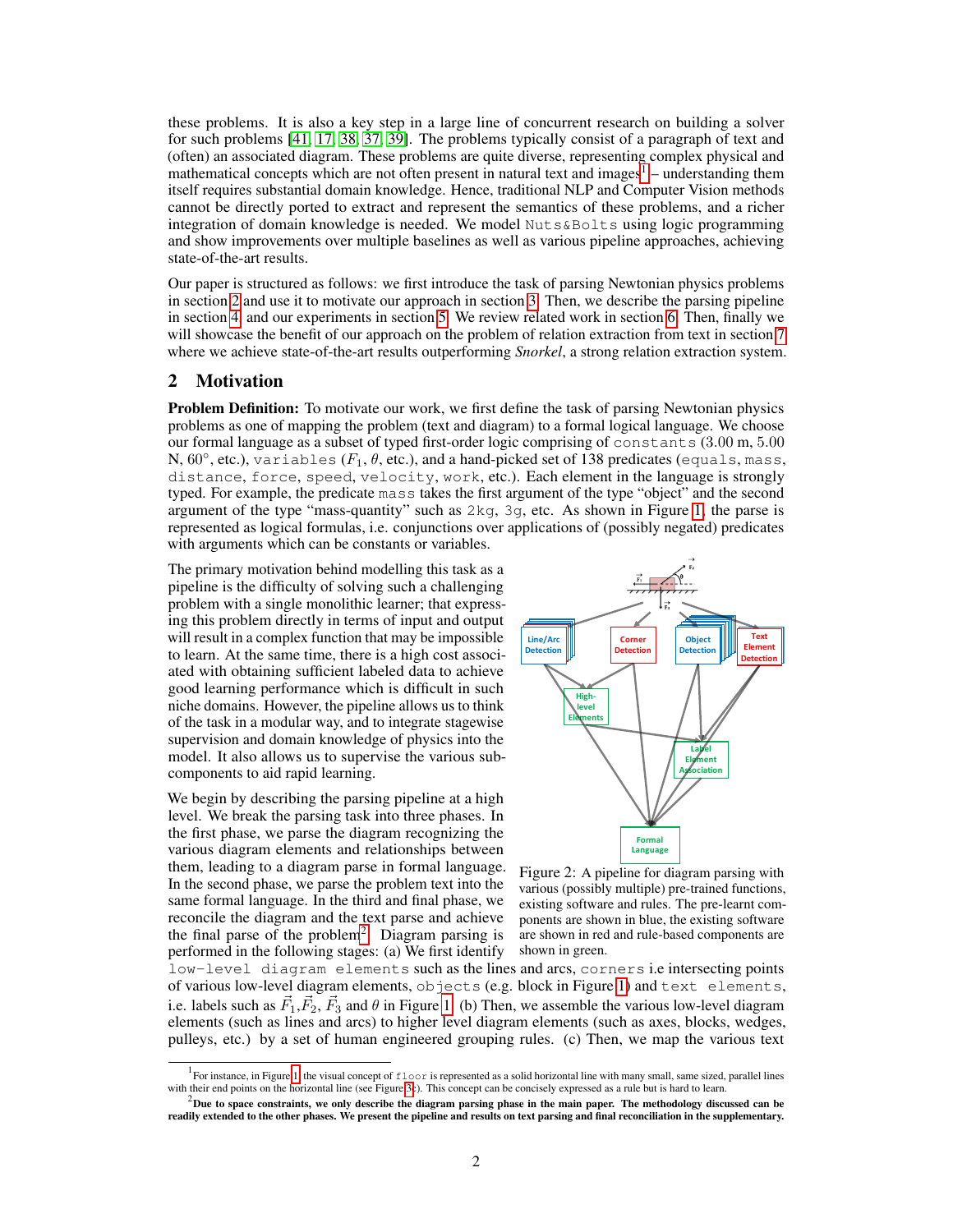elements to corresponding diagram elements detected in the previous stages. For example, the text element  $\vec{F}_1$  in Figure 1 refers to the leftward arrow in the diagram. (d) In the final step, we use a set of human-engineered rules to maps the diagram to formal language. We show the various stages in the pipeline and their corresponding inputs and outputs in Figure 2. We will cover the details of the pipeline later in section 4. For each stage of the pipeline, we have choices for various pre-existing software (such a various line or corner detectors), rules or pre-learnt functions that we additionally wish to integrate. We also wish to minimize propagation of errors by learning the pipeline jointly. Next, we formalize the problem of learning such a pipeline.

## 3 Method

Let  $x \in \mathcal{X}$  and  $y \in \mathcal{Y}$  represent members of the input and output domains of a data mining task, respectively where we wish to learn a prediction function  $f : \mathcal{X} \to \mathcal{Y}$  such that  $\hat{y} \approx f(x)$ .

**Pipeline.** We formally define a pipeline P as a directed acyclic graph (DAG)  $G = (V, E)$  where nodes  $V$  represent various computation modules in the pipeline and edges  $E$  represent input/output relationships between the various modules. Given  $G$ , we can always derive a topological ordering of the computation modules, thus decomposing the prediction problem into  $S$  stages. At each stage s, a predictor  $f^{(s)}$  takes in as input the data instance x and predictions from all previous stages  $f^{(s)}: z^{(s)} \to y^{(s)}$  where  $z^{(s)} = (x, \hat{y}^{(0)}, \dots, \hat{y}^{(s-1)})$ . Given a model for each stage of the pipeline, predictions are made locally and sequentially with the expressed goal of maximizing performance on all the various stages,  $\hat{y} = f(x) = \{f^{(s)}(z^{(s)})\}_{s=1}^{S}$ .

Extended Pipeline. Usually, a pipeline has a single predictor at each stage. However, system engineers are often faced with many choices for every stage of the pipeline. For example, they might have to choose between many different object detectors or many different part-of-speech taggers. It will be useful to not have to make that choice but have an ensemble of these choices. Hence, we extend our definition of the pipeline and assume that we are given multiple function approximators  $\{f_i^{(s)}\}_{i=1}^{K_s}$  for the pipeline stage s and we wish to use them to estimate the true underlying function  $f^{(s)}$ .  $f_i^{(s)}$  could use a pre-existing software, encode a domain-specific rule or a pre-learnt function.

**Problem Definition:** Given the pipeline  $P$ , multiple function approximators for each stage  $\{\{f_i^{(s)}\}_{i=1}^K\}_{s=1}^S$  and partial supervision  $S = \{(x_n, \{y_n^{(t)}\}_{t \in \Omega_n})\}_{n=1}^N$ , we want to learn the global prediction function  $f(x)$ , Here, N denotes the total number of data instances and  $\Omega_n$  is a set of stages for which supervision is available for the  $n^{th}$  data instance  $x_n$ . In general, at each stage, the predictor  $f^{(s)}$  may output a binary prediction  $y^{(s)} \in \{0,1\}$  or a regression  $y^{(s)} \in (0,1)$ . We desire a framework which can handle partial supervision, existing software and domain knowledge expressed as rules in a feasible manner. To this end, we describe Nuts&Bolts, a probabilistic logic framework that integrates these inputs while minimizing a global objective defined over all stages.

#### 3.1 Nuts&Bolts

Probabilistic Logic: Probabilistic logic infers the most likely values for a set of unobserved predicates, given a set of observed ground predicate values and logic rules. Unlike classical logic, the truth values of ground predicates and rules are continuous and lie in the interval [0, 1], representing the probability that the corresponding ground predicate or rule is True. Boolean logic operators, such as AND ( $\land$ ), OR ( $\lor$ ), NOT (¬) and IMPLIES (→) are redefined using Lukasiewicz logic [23]:  $A \wedge B = \max\{A + B - 1, 0\}$ ,  $A \vee B = \min\{A + B, 1\}$ ,  $\neg A = 1 - A$ , and  $A \rightarrow B = \min\{1-A+B, 1\}$ . Next, we define a probabilistic logic program in the most general case for learning a pipeline that integrates different kinds of function approximators, domain knowledge and partial supervision. The probabilistic logic program comprises of a model for integrating (a) multiple function approximators and (b) domain knowledge.

A. Integrating multiple function approximators: Based on [30], we introduce a 'trustworthiness' model to integrate multiple function approximators. Let  $T_i^{(s)} \in (0,1)$  denote how much we can trust the function approximator  $f_i^{(s)}$ . In probabilistic logic, we introduce the following rules which specify the relationship between various function approximators, the unknown true underlying function and our trusts on the various function approximators. Thus, we have:

$$
f_i^{(s)}(z^{(s)}) \wedge T_i^{(s)} \to f^{(s)}(z^{(s)}), \neg f_i^{(s)}(z^{(s)}) \wedge T_i^{(s)} \to \neg f^{(s)}(z^{(s)})
$$
(1)

$$
f_i^{(s)}(z^{(s)}) \wedge \neg T_i^{(s)} \to \neg f^{(s)}(z^{(s)}), \neg f_i^{(s)}(z^{(s)}) \wedge \neg T_i^{(s)} \to f^{(s)}(z^{(s)})
$$
(2)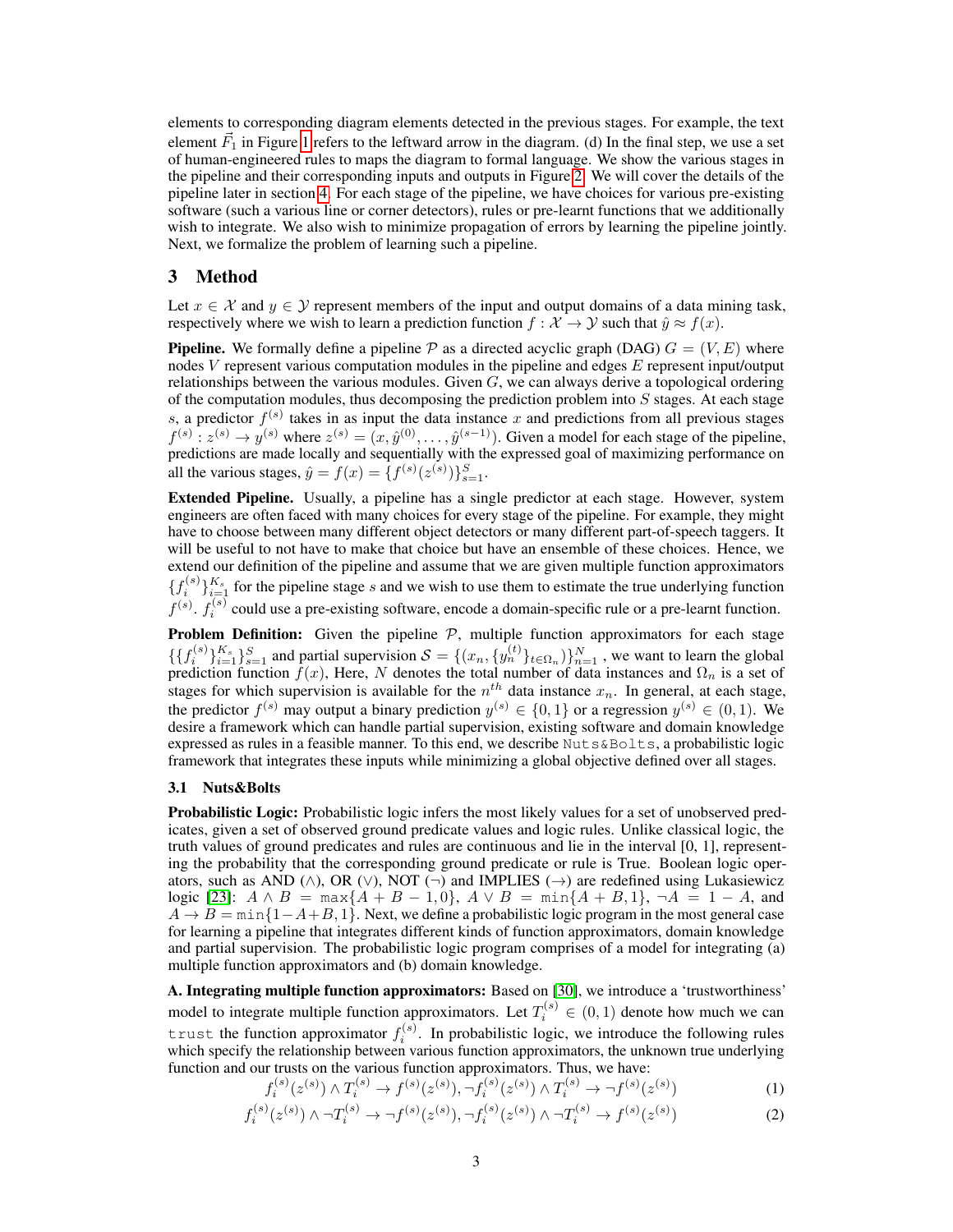Intuitively, the first set of rules state that if a function approximator is trustworthy, its output should match the output of the true function. The second set of rules state that if a function approximator is not trustworthy, its output should not match the output of the true function. The trust values are implicitly learnt based on the agreement between various function approximators [30].

We make an additional assumption that most of the function approximators are better than chance. With this assumption, we additionally add the following two rules:  $f_i^{(s)}(z^{(s)}) \rightarrow$  $f^{(s)}(z^{(s)})$ ,  $\neg f_i^{(s)}(z^{(s)}) \rightarrow \neg f^{(s)}(z^{(s)})$ . This helps alleviate the identifiability issues introduced by the above rules (eq. 1 and 2). Note that flipping the values of trusts (i.e. setting them to one minus the trust values) and the true functions leads to the rules evaluating to the same set of rules as before. In probabilistic frameworks where all the rules are weighted with a real value in  $[0, 1]$ , we can think of the weight of these prior belief rules as regularization weights which can be learnt from data. Note that we estimate a single trust variable for every function approximator in the pipeline stage – trust is shared across data instances. Thus, the trust variables implicitly couple various function approximators by relating them to the true underlying function, aiding semi-supervised learning.

B. Integrating domain knowledge: Pre-existing software or pre-learnt functions can be incorporated as function approximators in our probabilistic logic framework. Next, we will describe how we incorporate domain knowledge in the form of rules. We assume that the rules are provided to us as conditional statements (or implications) which can be read as "if Precondition then Postcondition". Note that Precondition and Postcondition can be arbitrary logical formulas (i.e. conjunctions of possibly negated predicates). In our case, the rules relate the input at a stage  $z^{(s)}$  to the output  $y^{(s)}$ . To incorporate these rules, we introduce a function approximator for the stage  $f_j^{(s)}$  and a rule  $Precondition(z^{(s)}) \rightarrow f^{(s)}(z^{(s)})$ . Introducing rules as function approximators allows us to combine domain knowledge expressed as rules with arbitrary function approximators using the formulation described in (A).

C. Inference and Learning: We use a variant of probabilistic logic, PSL [3] in our work. PSL uses soft logic as its logical component and Markov networks as its statistical model. Soft truth values of ground predicates form variables of the PSL model and the model learns weights of various rules in the logic program. Let X be the set of variables with known values each in the domain [0, 1] and Y be the set of variables with unknown values in [0, 1]. Let  $\phi = (\phi_1, \dots, \phi_k)$  be the set of k potential functions to be defined later. Given free parameters  $\lambda_1, \ldots, \lambda_k$  (which correspond to the weights of various rules), we define the probability density over the set of unknown variables  $Y$  as:

$$
f(\mathbf{Y}) = \frac{1}{Z} \exp\left(-\sum_{i=1}^{k} \lambda_i \phi_i(\mathbf{X}, \mathbf{Y})\right)
$$

Z denotes the normalization constant to ensure that f is a proper probability density function. Inference i.e. finding the most probable values of the unknown variables Y in PSL is performed by solving the convex optimization problem:  $\min_{\mathbf{Y}} \sum_{i=1}^{k} \lambda_i \phi_i(\mathbf{X}, \mathbf{Y})$  solved using consensus ADMM. For learning, PSL proposes a number of approximate learning approaches such as structured perceptron, maximum-pseudolikelihood estimation and large-margin estimation. Our approach is agnostic to the choice of learning approach. In our experiments, we use maximum-pseudolikelihood estimation which maximizes the likelihood of each variable conditioned on all other variables. We refer the reader to [3] for more details. In PSL, potential functions  $\phi_i$  are typically chosen to be of the form  $\phi_i = (max\{0, l_i(\mathbf{X}, \mathbf{Y})\})^{p_i}$  for  $p_j \in \{1, 2\}$  and  $l_i$  is some linear function corresponding to a measure of the distance to satisfiability of a logic rule. According to the theory of PSL, all logic rule can be written in the form  $A_1 \wedge A_2 \cdots \wedge A_u \to B_1 \vee B_2 \cdots \vee B_v$  [4]. In this case, it is easy to see that the distance to satisfiability  $l_i$  can be written as  $\max\{0, \sum_{i=1}^{u} A_i - \sum_{i=1}^{v} B_i + 1 - u\}$ and minimizing the distance to satisfiability amounts to making the rule more satisfied. This joint modeling of the entire pipeline avoids error propagation often incurred when we sequentially use local models. The joint modeling of known and unknown variables with variable coupling through the various constraints described earlier aids semi-supervised learning as shown in our experiments.

#### 4 The Diagram Parsing Pipeline

Next, we describe the various components of the diagram parsing pipeline, pointing out the pre-learnt functions, software and rules in each stage of the pipeline (see Table 1). Note that every pre-learnt function can be treated as a software. We present this difference merely due to philosophical reasons.

In the first stage, we detect low-level diagram elements (lines and arcs) using a number of pre-learnt functions and software. For corner detection, we use Harris corner detectors [14]. Then we further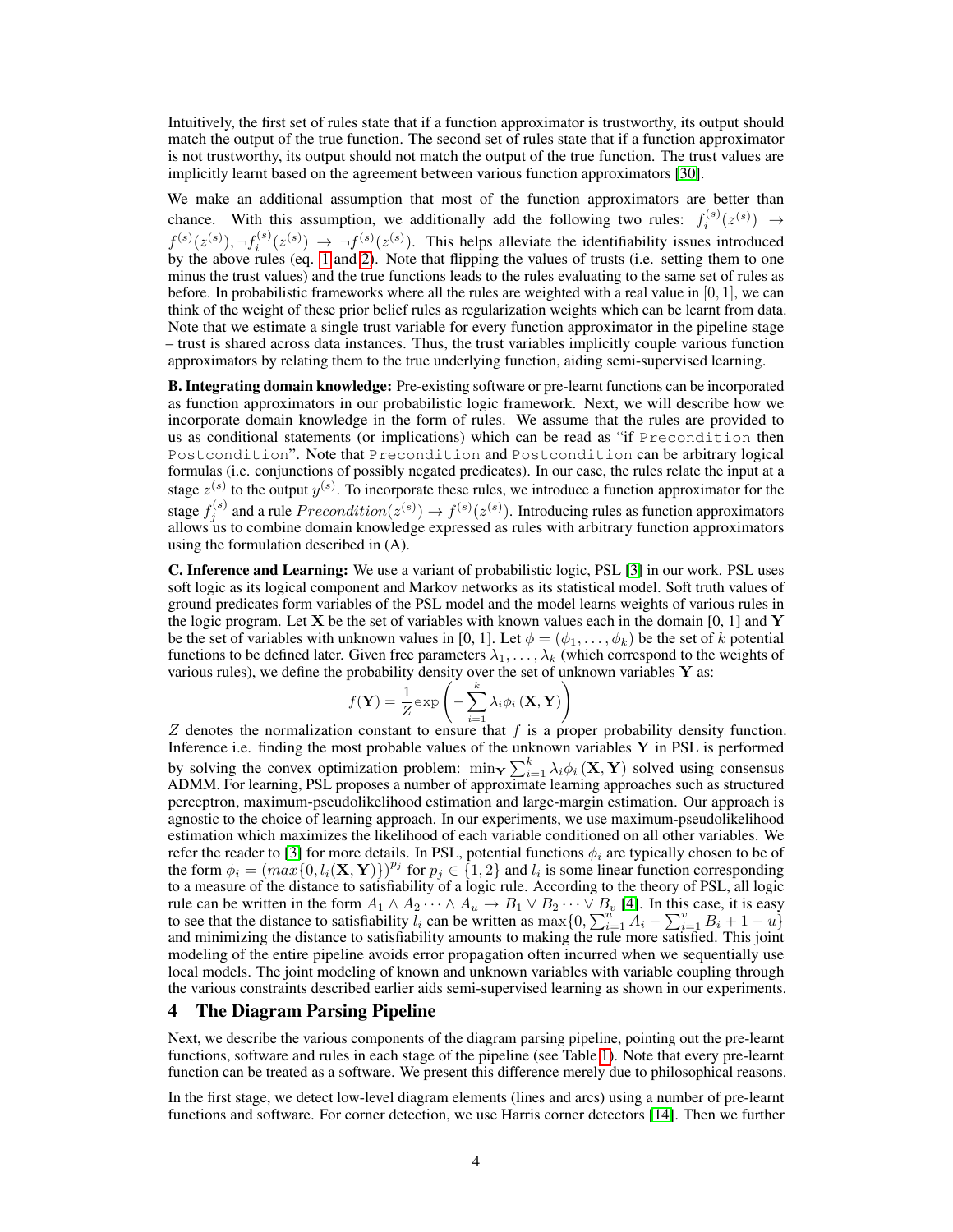| Line                   | Apply a weak Gaussian blur on the raw image and then binarized it using a threshold selection method proposed<br>in [26]. Then using it, apply:<br>Boundary detection and grouping method [19]<br>Hough transforms [9]<br>Detect parallel curved edge segments in a canny edge map.<br>$\bullet$<br>Becursively merge proposals that exhibit a low residual when fit to a 1st or a 2nd degree polynomial.<br>A 2 class CNN resembling VGG-16 [43] with a fourth channel (which specifies the location of the diagram element<br>٠<br>$\bullet$<br>smoothed with a Gaussian kernel of width 5) appended to the standard 3 channel RGB input.                                                                                                                                                                                                                                                                                                                                                                                                                                                                                                                                                                                                                                                                                                                                                                                                                          |
|------------------------|----------------------------------------------------------------------------------------------------------------------------------------------------------------------------------------------------------------------------------------------------------------------------------------------------------------------------------------------------------------------------------------------------------------------------------------------------------------------------------------------------------------------------------------------------------------------------------------------------------------------------------------------------------------------------------------------------------------------------------------------------------------------------------------------------------------------------------------------------------------------------------------------------------------------------------------------------------------------------------------------------------------------------------------------------------------------------------------------------------------------------------------------------------------------------------------------------------------------------------------------------------------------------------------------------------------------------------------------------------------------------------------------------------------------------------------------------------------------|
| Corner                 | Harris corner detector [14]<br>$\bullet$                                                                                                                                                                                                                                                                                                                                                                                                                                                                                                                                                                                                                                                                                                                                                                                                                                                                                                                                                                                                                                                                                                                                                                                                                                                                                                                                                                                                                             |
| High<br>Level          | {IF:THEN} expressions, i.e. IF 'condition' THEN 'result' rules as described below:<br>Arrow: The central line (stem line) is the longest of the three lines, the two arrowhead lines are roughly of the<br>same length, and the two angles subtended by the arrowhead lines with the arrow stem line must be roughly equal<br>Dotted line: The various lines should be in a straight line, roughly the same sized lines and equi-spaced<br>Ground: The solid line is in contact with a number of smaller parallel lines which subtend roughly the same angle<br>with it, their end-point lies on the solid line and the smaller lines are on the same side with respect to the solid line<br>Coordinate System: Three arrows where the arrow tails are incident on the same point. Two lines are mutually<br>$\bullet$<br>perpendicular (i.e. angle=90 $^{\circ}$ ) and the third roughly bisects the complementary (270 $^{\circ}$ ) angle<br><b>Block:</b> Four lines which form a rectangle<br>$\bullet$<br>Wedge: Three lines where each two share a distinct end-point<br>Pulley: A circle with two lines tangent to it. An end-point of the two lines lies on the circle                                                                                                                                                                                                                                                                                       |
| <b>Text</b>            | An off-the-shelf OCR system $-$ Tesseract <sup>3</sup> .<br>Since many textual elements are heavily structured (these include elements in vector notation (e.g. $\vec{F}$ ), greek<br>alphabets (e.g. $\theta$ ), physical quantities (e.g. 2 m/s)) and are usually longer than a single character, we trained a text<br>localizer using a CNN having the same architecture as AlexNet [20]. We used the Chars74K dataset [7], a dataset<br>obtained from vector PDFs of a number of physics textbooks and a set of synthetic renderings of structured textual<br>elements generated by us as training data.                                                                                                                                                                                                                                                                                                                                                                                                                                                                                                                                                                                                                                                                                                                                                                                                                                                         |
| Object                 | Window classification [50]<br>• Perceptual grouping $[13, 5]$<br>• Cascaded ranking svm [54]<br>$\bullet$<br>Selective search [49]<br>• Global and local search [33]<br>Objectness [1]<br>• Edge boxes [56]<br>A classifier with features capturing location, size, central and Hu moments, etc.<br>A discriminatively trained part-based model [10] trained to focus on the detection of a manually selected list of<br>٠<br>objects commonly seen in physics diagrams (blocks, pulleys, etc.).                                                                                                                                                                                                                                                                                                                                                                                                                                                                                                                                                                                                                                                                                                                                                                                                                                                                                                                                                                     |
| Label As-<br>sociation | Type Matching Rules: Type matching rules note that if the element is of type $t_1$ and the text label is of type $t_2$ ,<br>٠<br>then the element should be matched to the text label. Thus, the rule can be written down as $type(e, t_1) \wedge$<br>$type(t, t_w) \rightarrow M_{to}$ . We have type matching experts for the following element-object types: (a) element is an<br>arrow and the text label is one of $F, v, a, g, x, d$ indicating physical vector quantities such as forces, velocity,<br>acceleration and displacement, (b) element is the coordinate system and the text label is one of x, y or z indicating<br>one of coordinate system axes, (c) element is a block or a wedge and the text labels it as a block' or 'wedge' (or<br>one of their synonyms) respectively.<br>Proximity Rules: The proximity rule notes that if the element and the text label are close to each other (i.e. the<br>closest pixels of the element and the text label are closer than a threshold) then the element should be matched<br>to the text label i.e. $proximal(t, o) \rightarrow M_{to}$<br>Orientation Rule: The orientation rule notes that if the element and the text label are in the same orientation,<br>$\bullet$<br>they should be matched i.e. <i>orientation_match</i> ( $t$ , $o$ ) $\rightarrow$ $M_{to}$ . The orientations are computed using the first<br>principal component of the grey scale pixels labeled as the element/text. |
| Formal<br>Language     | Rules (one for each predicate) decide if the predicate holds for a set of diagram elements which are type consistent<br>with the arguments of the predicate.                                                                                                                                                                                                                                                                                                                                                                                                                                                                                                                                                                                                                                                                                                                                                                                                                                                                                                                                                                                                                                                                                                                                                                                                                                                                                                         |

Table 1: Various components of the diagram parsing pipeline. We denote the pre-learnt functions by •, software by • and rules by • in each stage of the pipeline.



Figure 3: Some example high-level diagram elements: (a) Arrow, (b) Dotted line, (c) Ground, (d) Coordinate System, (e) Block, (f) Wedge, and (g) Pulley. We describe rules to form these elements in Table 1.

assemble these low-level diagram elements to high level elements. High level elements can be easily expressed by humans as rules given their knowledge of Physics (see Figure 3). However, it is difficult to learn the input-output mapping for high-level elements directly as this will require a very large amount of labelled data for each high-level element. We introduce a set of manually curated grouping rules for grouping low-level diagram elements to form high-level diagram elements. For example, the rule to form an arrow tests if there are three detected lines which share an end-point which can be combined to form an arrow. The three lines must also satisfy some additional conditions for the high-level element to be an arrow. The central line (stem line) is the longest of the three lines, the two arrowhead lines are roughly of the same length and the two angles subtended by the arrowhead lines with the arrow stem line must be roughly equal. This rule is incorporated as shown below:

$$
C_1 = isLine(line1) \land isLine(line2) \land isLine(line3)
$$
  
\n
$$
C_2 = length(line1) > length(line2) \land length(line1) > length(line3) \quad i.e. line 1 is stem
$$
  
\n
$$
C_3 = roughly\_equal(angle(line1, line2), angle(line1, line3))
$$
  
\n
$$
C_1 \land C_2 \land C_3 \rightarrow H_{line}
$$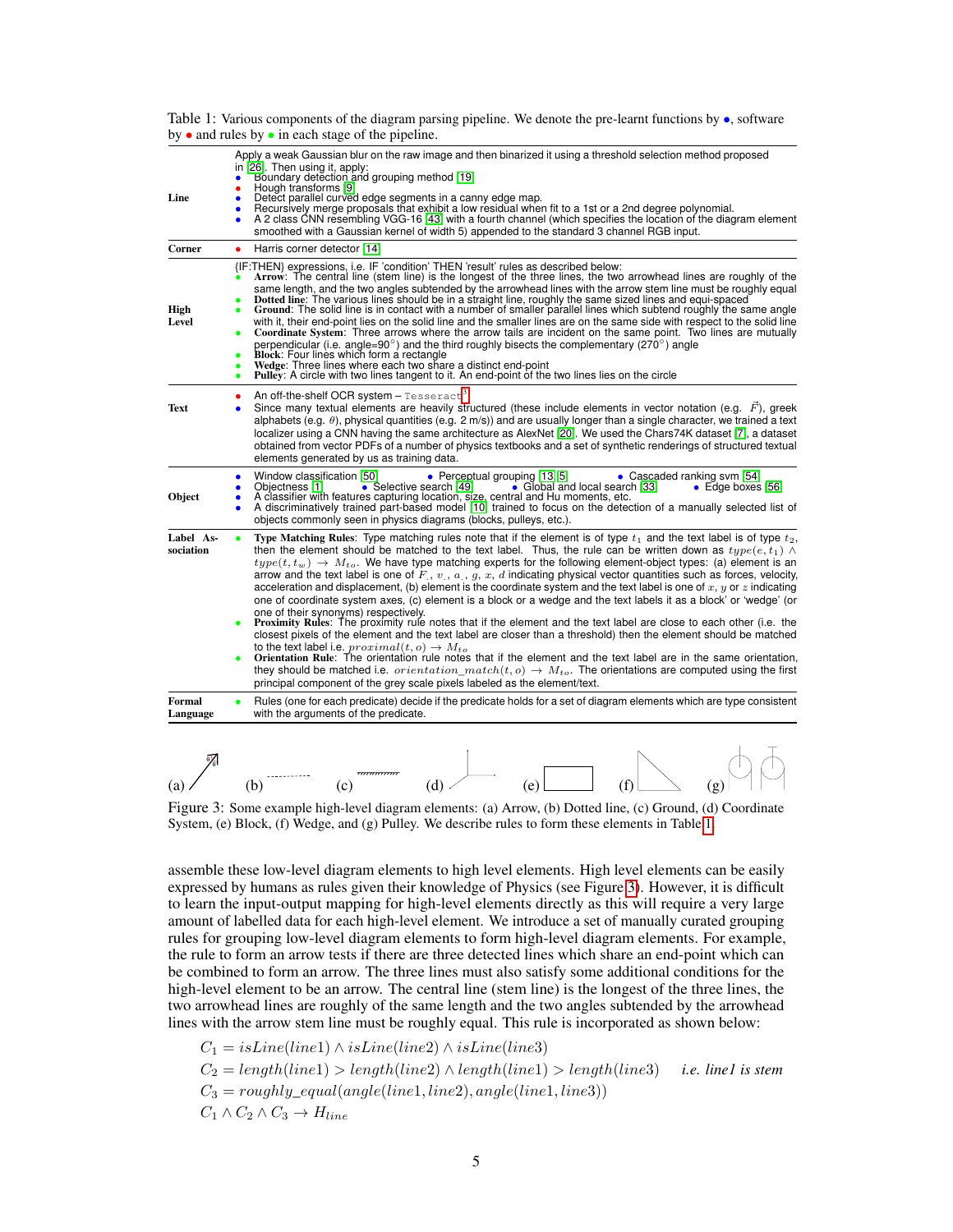All our rules take the form of  ${IF:THEN}$  expressions, e.g.  ${IF:conf}$  condition THEN result}, where the condition tests if a set of detected low-level elements satisfy the requirements to form the high-level element. In general, we write down a rule for high-level element detection as  $r_i: AND(l_{i_1}, l_{i_2}, \ldots, l_{i_\alpha}, c_{i_1}, c_{i_2}, \ldots, c_{i_\beta}) \to h_i$  s.t. the rule preconditions  $P_{i_1}, P_{i_2}, \ldots, P_{i_\gamma}$ are all satisfied. Here,  $l_{i_1}, l_{i_2}, \ldots, l_{i_\alpha}$  denote pre-requisite low-level elements and  $c_{i_1}, c_{i_2}, \ldots, c_{i_\beta}$ denote pre-requisite corner elements required for the application of rule  $r_i$  leading to the formation of high-level element  $h_i$ . Then, we map textual element labels with diagram elements. Let  $M_{te}$ represent a variable that takes values 1 if the detected element (high-level element or object)  $e$  is matched with the detected text label  $t$ , and 0 otherwise. Here, we have a matching constraint that  $\sum_{e} M_{te} = 1$  which states that every text label must be matched to exactly one high-level element or object. Next, we build a set of candidate matching rules. These rules essentially capture features accounting for type, shape, orientation, distance, etc. In the final stage, we again use a set of rules to map diagrams to formal language. These rules, one for each predicate, decide if the predicate holds for a set of diagram elements which are type consistent with the arguments of the predicate. We have rules for listing objects, relative position of objects, forces acting on objects, force directions, etc.

### 5 Experiments

Implementation: In our implementation, we over-generate candidate low-level elements, corners, objects, text elements and plausible high-level elements from various candidate function approximators. Then, we create a set of binary variables which take value 1 if the element/corner/object/text element is correct and 0 otherwise. Then, with these variables and domain knowledge expressed as rules, we use Nuts&Bolts for learning the pipeline.

Dataset: We validated our system on a dataset of physics questions taken from three popular pre-university physics textbooks: Resnick Halliday Walker, D. B. Singh and NCERT. Millions of students in India study physics from these books every year and these books are available online. We manually identified chapters relevant for Newtonian physics in these textbooks and took all the exercise questions provided in these chapters. This resulted in a dataset of 4941 questions, out of which 1019 had associated diagrams. We partitioned the dataset into a random split of 4441 training (912 diagrams) and 500 test (107 diagrams) questions. We annotated ground truth logical forms for a part of the training set (1000 questions containing 207 diagrams) and the entire test set. The annotated train set questions were used along with the unannotated train set questions for training our method – thus, our method is semi-supervised. We report our results on the test set. We additionally evaluated our system on the task of answering these problems on two datasets: section 1 of three AP Physics C Mechanics tests<sup>4</sup> – a practice test and official tests for the years 1998 and 2012.

Experimental Design: We design our experimental study to evaluate the following claims:

- C1: Nuts&Bolts outperforms prior work on the task of diagram parsing. This also leads to improvements on down stream tasks – in our case, answering Newtonian physics questions.
- C2: Nuts&Bolts utilizes labelled data as well as unlabelled data to achieve better performance.
- C3: Nuts&Bolts can incorporate supervision at various stages of the pipeline. It is robust to low amounts of supervision at certain stages in the pipeline.
- C4: Nuts&Bolts jointly models the various stages of a pipeline which prevents error propagation.

C1: Since there is no existing prior work which performs end-to-end parsing of diagrams to formal language, we created three baselines. The first baseline, EB proposes diagram elements using EdgeBoxes [56] and then uses rules defined in Table 1 for label associations and generation of formal language. EdgeBoxes was chosen as it relies less on colors and gradients observed in natural images, and because it is the only computer vision approach that performs well on all element detection stages in our experiments. The second baseline, G-ALIGNER proposes diagram elements using G-ALIGNER [40] and then uses rules. G-ALIGNER works by maximizing the agreement between textual and visual data via a submodular objective. Similarly, the third baseline, DSDP-Net uses DSDP-Net [17] followed by rules. DSDP-Net proposes diagram elements using an LSTM based scoring mechanism.

We compare the three baselines with Nuts&Blots in terms of the performance on predicting each type of diagram element as well as overall results in terms of the final diagram parse. We use two metrics: (a) Jaccard similarity [21] and (b) F1 score (comparing with gold annotation). Table 2

<sup>&</sup>lt;sup>4</sup>The other sections of the tests are subjective which we leave as future work. Details about the exam questions are available at: [https:](https://apstudent.collegeboard.org/apcourse/ap-physics-c-mechanics) [//apstudent.collegeboard.org/apcourse/ap-physics-c-mechanics](https://apstudent.collegeboard.org/apcourse/ap-physics-c-mechanics)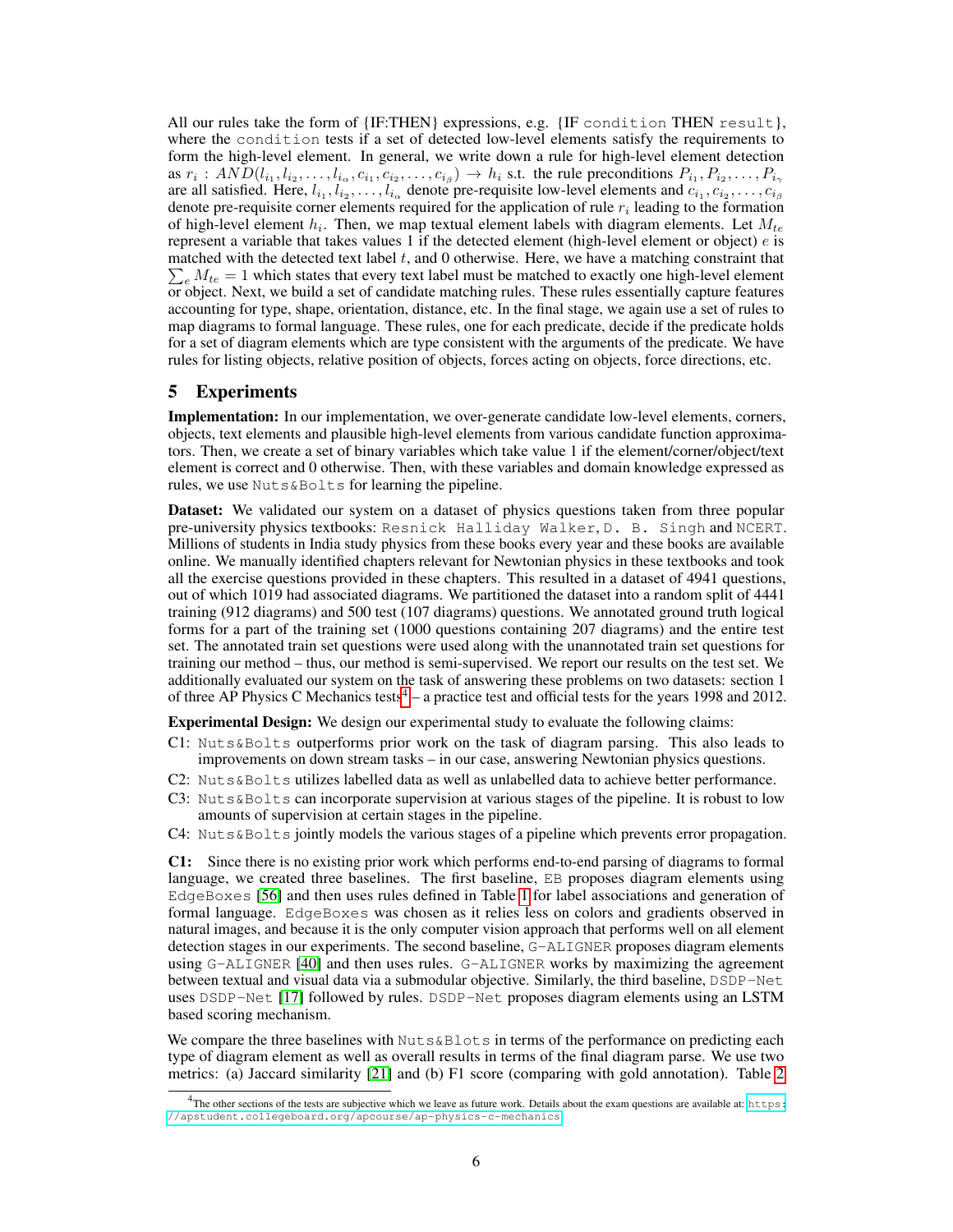Table 2: Comparison (F1 scores and Jaccard similarity with gold annotation) for individual stages of the pipeline as well as the final parse. Certain baselines cannot be used to model some stages of the pipeline (denoted as -). We use the corresponding Nuts&Blots model for those stage to compute the final parse. The performance of various component function approximators is available in the supplementary.

|                                                                                  |                                            |                                              | F1                             |                                                           | Jaccard Similarity               |                                              |                              |                                                                                 |  |  |  |
|----------------------------------------------------------------------------------|--------------------------------------------|----------------------------------------------|--------------------------------|-----------------------------------------------------------|----------------------------------|----------------------------------------------|------------------------------|---------------------------------------------------------------------------------|--|--|--|
|                                                                                  | EB                                         | <b>G-ALIGNER</b>                             | DSDP-Net                       | <b>Nuts&amp;Bolts</b>                                     | EB                               | <b>G-ALIGNER</b>                             | DSDP-Net                     | <b>Nuts&amp;Bolts</b>                                                           |  |  |  |
| Low-level<br>Corner<br>High-level<br>Text<br>Object<br><b>Label Associations</b> | 0.59<br>-<br>0.45<br>$0.57$<br>$0.33$<br>- | 0.78<br>0.95<br>0.71<br>0.77<br>0.30<br>0.80 | 0.76<br>0.50<br>$0.66 \\ 0.52$ | 0.94<br>0.95<br>0.90<br>$\substack{0.90 \\ 0.82}$<br>0.83 | 0.57<br>0.42<br>$0.54$<br>$0.29$ | 0.80<br>0.91<br>0.74<br>0.78<br>Ŏ.3Ī<br>0.86 | 0.83<br>0.52<br>0.71<br>0.47 | 0.87<br>$\begin{array}{c} 0.91 \\ 0.82 \end{array}$<br>$0.85$<br>$0.64$<br>0.88 |  |  |  |
| Parsing Performance                                                              | 0.42                                       | 0.65                                         | 0.58                           | 0.74                                                      | 0.44                             | 0.68                                         | 0.56                         | 0.78                                                                            |  |  |  |

reports the results. Nuts&Blots achieves a much superior performance to all the three baselines on both the metrics. Furthermore, we get improvements on all the stages of the pipeline. Prior computer vision techniques are tuned for natural images and hence, do not port well to diagrams which require domain knowledge. However, our carefully engineered pipeline with ensembles of element detectors and explicit domain knowledge in the form of rules can work well even in this challenging domain. The results for problem text parsing are available in the supplementary.

We additionally used Nuts&Bolts in Parsing to Programs [37], an existing framework proposed for "situated" question answering. The system takes in the formal representation of the problem and uses it to solve the problems using an expert system with axioms and laws of Physics written down as executable programs. We compared systems which use the Nuts&Bolts output against systems that use the output from various diagram parsing baselines as the formal diagram parse (all systems used Nuts&Bolts for text parsing). Table 3 shows the score (percentage of questions correctly answered) achieved by Nuts&Bolts and the various baselines on the four question answering datasets describe before. We observe that Nuts&Bolts achieves a better performance than all the baselines on the challenging task of answering Newtonian physics problems. We show examples of correctly and incorrectly answered questions in the supplementary.

C2: A key benefit of Nuts&Blots is its ability to incorporate unlabelled data. We investigate how changing the amount of unlabelled data in addition to the labelled data changes the performance of our diagram parser. Figure 4 plots the F1 performance of the final diagram parse as well as various stages as we vary the amount of unlabelled diagrams while keeping the labelled diagram set fixed. We can observe from the plot that adding unlabeled data substantially improves performance (from 0.58 when no unlabelled data is used to 0.74 when all unlabelled data is used). Such improvements are also observed for various stages of the pipeline to varying degrees.

|                                    |     | ◻            | 98'            | '12      |
|------------------------------------|-----|--------------|----------------|----------|
| EB<br><b>G-ALIGNER</b><br>DSDP-Net | 20  | 16<br>9<br>6 | 16<br>6<br>5   | 18<br>18 |
| N&B                                | -42 | ∕ (          | $\overline{A}$ |          |

Table 3: Question Answering accuracy of Nuts&Bolts (N&B) compared to the various baselines in the Parsing to Programs (P2P) framework on four datasets: problems from physics textbooks (T), AP Physics C Mechanics – Section 1 practice test (P) and official tests for 1998 and 2012.



Figure 4: F1 score for diagram parsing and various pipeline stages with varying

amount of unlabelled diagrams.

C3: Nuts&Blots allows for varying amount of supervision at each stage in the pipeline. Figure 5 shows the performance of individual pipeline stages as well as overall performance when we vary supervision for one stage in the pipeline (keeping supervision for all other stages same). We can observe that our model has a robust performance when supervision at an individual stage is reduced (by reducing the number of diagrams whose supervision is provided to the stage). For example, the performance merely reduces from 0.74 to 0.61 even when supervision to the text-element detection stage is reduced from 207 diagrams (the entire labelled set) to 25 diagrams.

 $C4:$  Nuts&Blots learns the entire pipeline jointly, thus preventing error propagation. To test this, we perform an ablation study using a traditional pipeline which makes sequential predictions in a stagewise manner. We consider variants of the traditional pipeline which aggregates the function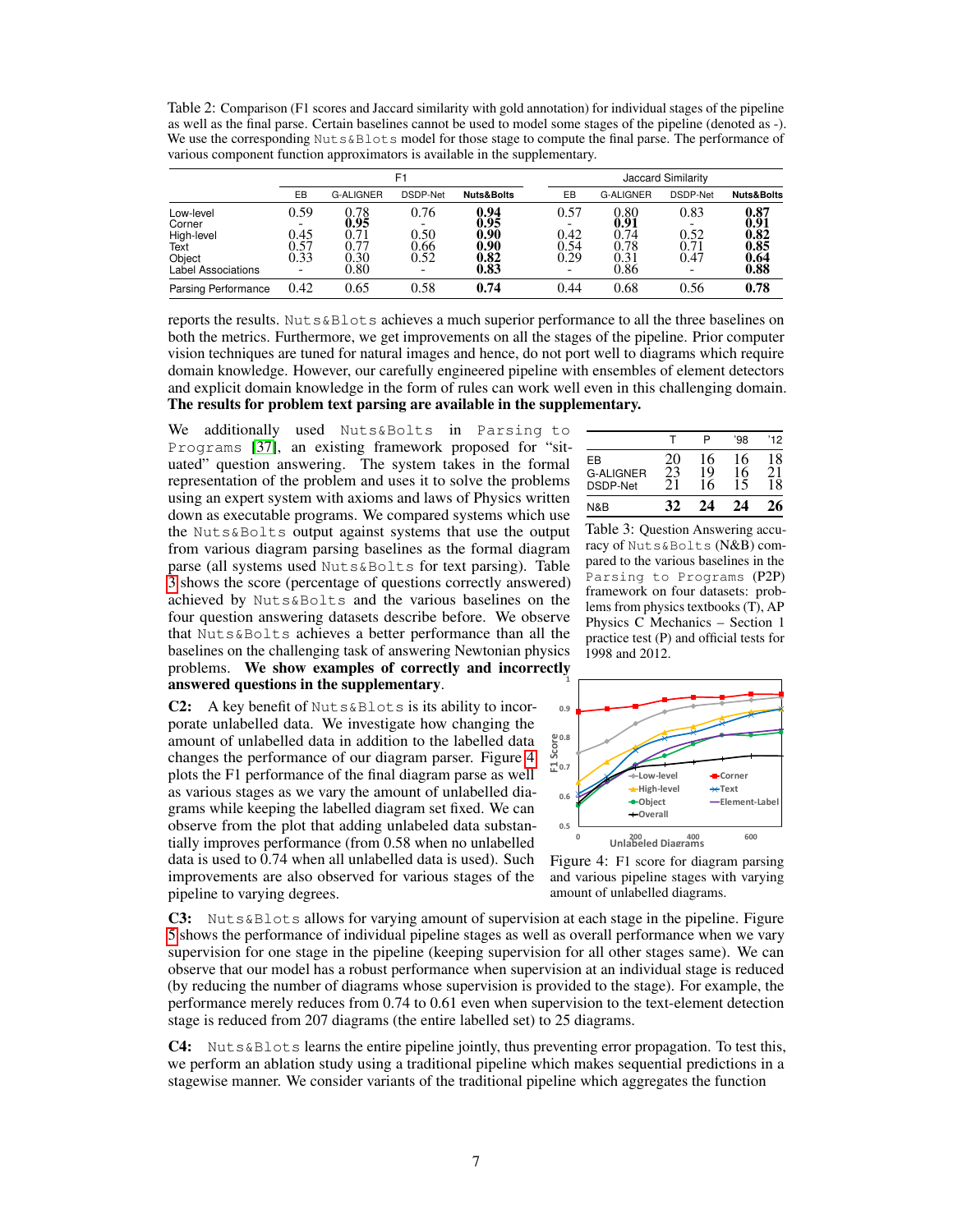Table 4: F1 scores for identifying diagram elements, label associations and the final parse.

|                                                          |                              | <b>Traditional Pipeline</b> | Nuts&Bolts                 |                              |                              |                              |                              |
|----------------------------------------------------------|------------------------------|-----------------------------|----------------------------|------------------------------|------------------------------|------------------------------|------------------------------|
|                                                          | Best pred.                   | Mai. Vote                   | Wtd. Avg.                  | AdaBoost                     | $Trust = 1$                  | No Learn                     | Full                         |
| Low-level<br>Text<br>Object<br><b>Label Associations</b> | 9.70<br>0.68<br>0.63<br>0.67 | 0.79<br>0.68<br>0.74        | 0.81<br>0.79<br>71<br>0.73 | 0.84<br>0.80<br>0.71<br>0.72 | 0.81<br>0.84<br>0.76<br>0.76 | 0.76<br>0.80<br>0.73<br>0.73 | 0.94<br>0.90<br>0.82<br>0.83 |
| Parsing Performance                                      | 0.55                         | 0.59                        | 0.65                       | 0.66                         | 0.64                         | 0.59                         | 0.74                         |

approximators via various combination approaches: best predictor, majority vote, weighted average and AdaBoost. We report the results in Table 4. We observe that Nuts&Bolts performs significantly better than each of the traditional pipeline, validating our case.

The case can be made stronger by observing Figure 5. The dotted green curve represents the performance of models that learn the combination of various function approximators separately for that stage. The solid green curve shows results for Nuts&Bolts. The difference between the slope of the solid green curve and the dotted green curve show that independently trained function combinators suffer much more than jointly trained function combinators with decreasing amount of available training data. Similarly, the difference between slopes of dotted blue curve and solid blue curve show how overall performance degrades when the function combinator for a particular stage is independently learned, particularly in low data scenarios.

We further investigate the importance of modelling trust in our approach. We compared Nuts&Bolts to a variant of Nuts&Bolts where we do not model trustworthiness (i.e. set all trust variables to 1). We observe a significant drop in performance which confirms the necessity of learning trust for various candidate function approximators. Then, we also show results when we do not perform learning i.e. we simply set the weights of the various rules in the PSL automatically to 1 in Table 4. We can observe that the performance of our model drops even if we do not learn rule weights of our Nuts&Bolts approach showing the importance of learning.

### 6 Related Work

The issue of data hungriness of end-to-end models is well known [53, 22]. Even though a number of regularization [45] and semi-supervised learning [18] techniques have been proposed, in practice data hungriness is still an issue in these models. One possible solution is incorporating domain knowledge into these models. This is also difficult and heuristic solutions such as fusing predictions from external models, feature concatenation or averaging output are popular [27]. Two promising but under-explored lines of work here are [16] and [25] who propose a teacher-student network to harness logical rules and distant supervision, respectively,

We mitigate the data hungriness issue by learning a pipeline – thereby making the learning process modular [2] and integrating domain knowledge – yet, without incurring error propagation. Our proposal is related to previous works which propose linear programming [24, 32] and graphical model [31, 15] formulations for post-hoc inference in a cascade of classifiers. A key difference in this line of work and our work is that we allow multiple function approximators in each stage in the pipeline and integration of domain knowledge in the form of rules. The former has been explored separately in various ensemble approaches [8], in error estimation from unlabeled data [28, 29, 30] and crowd-sourcing applications [46]. Our work is also related to parallel pipelines for feature



Figure 5: These plots show how the performance (F1 score for diagram parsing) varies when we vary the amount of supervision in our models for one stage in the pipeline, keeping the supervision at all other stages the same. The chart label notes the pipeline stage whose supervision is varied. For example, in the first plot we vary the amount of low-level element supervision provided to the system. The plots in solid green (SP) show the performance at the stage level, the solid blue plots (OP) show the overall performance of the system (in terms of diagram parse literals). The dotted green curve (ISP) represents the performance of models that learn the combination of various function approximators independently for that stage. The dotted blue curve (ISOP) is obtained by incorporating the independently learned aggregator into Nuts&Bolts.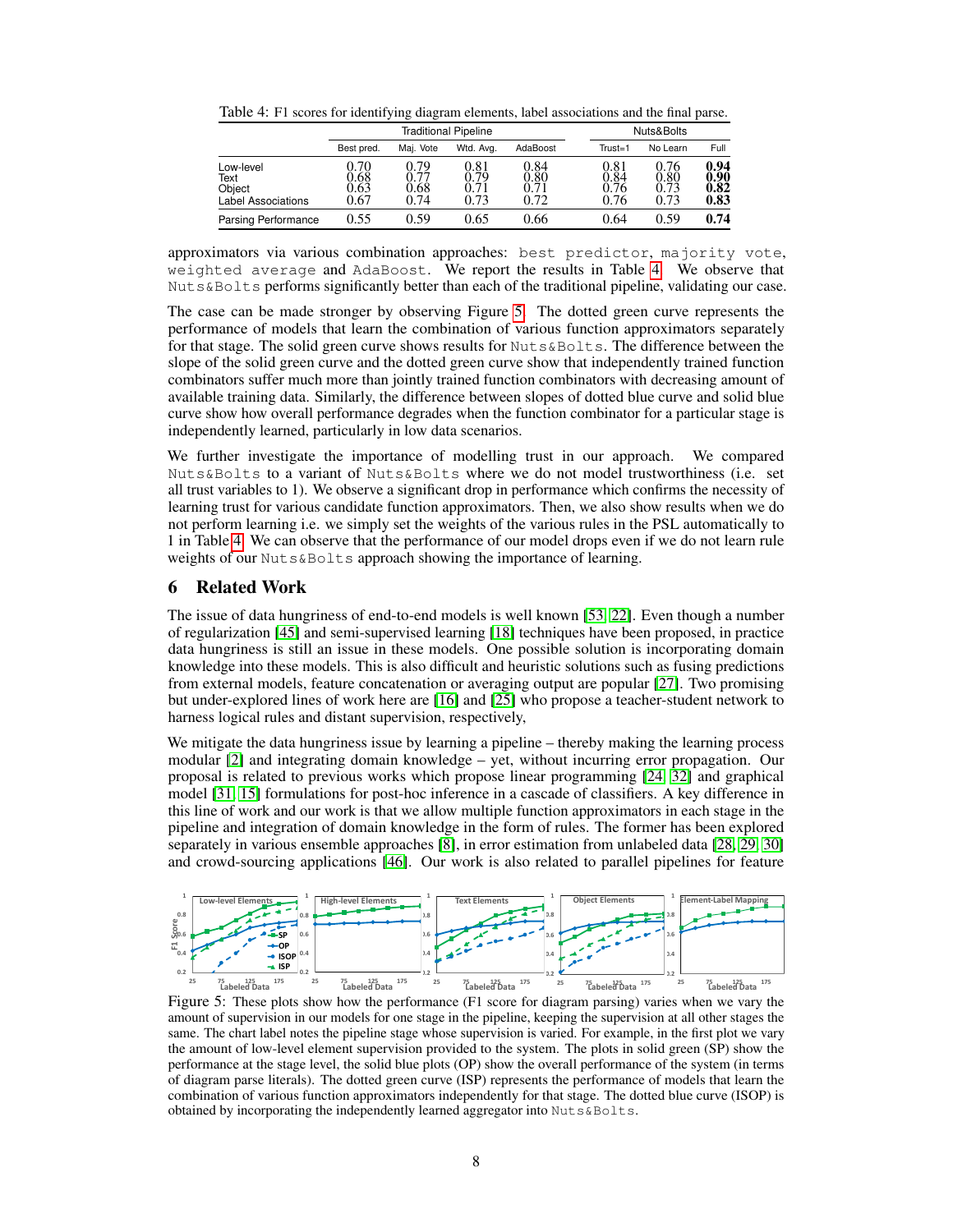Table 5: F1 scores for identifying diagram elements, label associations and the final parse using the bi-lattice logic formalism [42], PCFG based hierarchical grammars [55] and *Nuts&Bolts* (N&B). We have different variants for each model where we perform only inference (Inf.) where rule weights are set to 1, supervised (Sup.) and semi-supervised learning (Semi-sup.).

|                     |      | <b>Bi-lattice logic</b> |      | <b>PCFG</b> |           |      |      | N&B       |  |  |  |
|---------------------|------|-------------------------|------|-------------|-----------|------|------|-----------|--|--|--|
|                     | Inf. | Sup.                    | Inf. | Supervised  | Semi-sup. | Inf. | Sup. | Semi-sup. |  |  |  |
| Low-level           | 0.65 | 0.70                    | 0.62 | 0.66        | 0.77      | 0.72 | 0.75 | 0.94      |  |  |  |
| Corner              | 0.81 | 0.85                    | 0.76 | 0.79        | 0.90      | 0.86 | 0.89 | 0.95      |  |  |  |
| High-level          | 0.57 | 0.63                    | 0.54 | 0.59        | 0.66      | 0.62 | 0.65 | 0.90      |  |  |  |
|                     | 0.57 | 0.59                    | 0.53 | 0.56        | 0.78      | 0.60 | 0.61 | 0.90      |  |  |  |
| Text<br>Object      | 0.50 | 0.53                    | 0.48 | 0.51        | 0.68      | 0.53 | 0.57 | 0.82      |  |  |  |
| Laɓel Associations  | 0.48 | 0.54                    | 0.49 | 0.55        | 0.70      | 0.52 | 0.60 | 0.83      |  |  |  |
| Parsing Performance | 0.49 | 0.53                    | 0.47 | 0.51        | 0.64      | 0.52 | 0.58 | 0.74      |  |  |  |

extraction, bi-lattice logic formalism, hierarchical grammars, performance modeling and Bayesian fusion methods. These formalisms can be used in our problem setting. However, these usually do not incorporate: (a) multiple function approximators for each sub-task which is necessary when we have many weak learners but no one best model to do the sub-task, (b) existing software pieces as sub-task functions, (c) stage-wise supervision, and (d) semi-supervised learning. All these are necessary in low data scenarios when end-to-end models are infeasible. For the sake of completeness, we implemented the bi-lattice logic formalism as in [42] and a PCFG based hierarchical grammar formalism proposed in [55] where we used the best function approximator at each stage of the pipeline. PCFGs are popular in NLP and can be trained both in a supervised (via MLE) as well as semi-supervised manner (via EM). Table 5 reports F1 scores of various stages as well as the overall parsing and shows how our supervised variant outperforms the supervised learners in the bi-lattice logic formalism and PCFG. In addition, when we incorporate unlabeled data, *Nuts&Bolts* achieves a huge boost – a significant improvement over the supervised competitors and semi-supervised PCFG. Finally, our method is based on PSL [3] which allows for easy integration of first order logic rules. PSLs are a generalization of MLNs [36] which can also be used. Our approach can also be extended to other constraint driven methods such as CCMs [6] which incorporate domain knowledge in the form of constraints.

From an application perspective, while, the domain of natural images has received a lot of interest, the domain of diagram analysis is not very well studied. In particular, [12] analyzed graphs and finite automata sketches, [17] studied food-web diagrams and [40] studied geometry diagrams. As shown in our experiments, these techniques do not perform as well as  $Nuts@Bolts$ . This is because we leverage domain knowledge and structure of diagrams by building a bottom-up diagram parser. The idea of bottom-up analysis has been sparsely explored in images [48, 55, 44], however, without domain knowledge and use of existing softwares in the pipeline process.

## 7 Relation Extraction

We additionally also performed experiments on relation extraction (a key NLP task) comparing our approach to *Snorkel*, the recently proposed state-of-the-art approach for the task (it beat the previous best LSTM model and won the 2014 TAC-KBP challenge). We followed the same experimental protocol as in [34, 35] and compared our method to Snorkel (discriminative model – the best Snorkel model) on four datasets provided with the Snorkel release. Table 6 shows the predictive performance (in terms of Precision, Recall and F1 scores) on the relation extraction task. We use the same labeling rules as described in the Snorkel papers. *Nuts&Bolts* achieves a better performance than Snorkel on all the four datasets, and notably a new state-of-the-art. This makes a case that our framework is indeed general and widely applicable.

| Table 6: Precision/Recall/F1 scores comparing Nuts&Bolts to Snorkel on four relation extraction datasets. |  |  |  |  |  |
|-----------------------------------------------------------------------------------------------------------|--|--|--|--|--|
|-----------------------------------------------------------------------------------------------------------|--|--|--|--|--|

|                | CDR         |              | Spouses      |              |              | KBP (News)   |                       |              | Genomics               |              |             |              |
|----------------|-------------|--------------|--------------|--------------|--------------|--------------|-----------------------|--------------|------------------------|--------------|-------------|--------------|
|                | г           | R            | г.           | D            |              |              |                       | n            |                        |              |             |              |
| Snorkel<br>N&B | 38.8<br>41. | 54.3<br>54.5 | 45.3<br>47.1 | 48.4<br>49.3 | 61.6<br>61.9 | 54.2<br>54.9 | 50.5<br>51 2<br>ے ۔ ب | 29.2<br>30.3 | $\sim$<br>37.0<br>38.1 | 83.9<br>84.5 | 43.4<br>43. | 57.2<br>57.3 |

## 8 Conclusion

We proposed Nuts&Bolts, a framework to learn pipelines with a provided hierarchy of subtasks. Our framework incorporates multiple function approximators for various sub-tasks, domain knowledge in the form of rules and stage-wise supervision. Nuts&Bolts is a philosophy of learning with modularization and can be beneficiary in limited data domains when we can learn from labelled as well as unlabelled data and when end-to-end training becomes infeasible.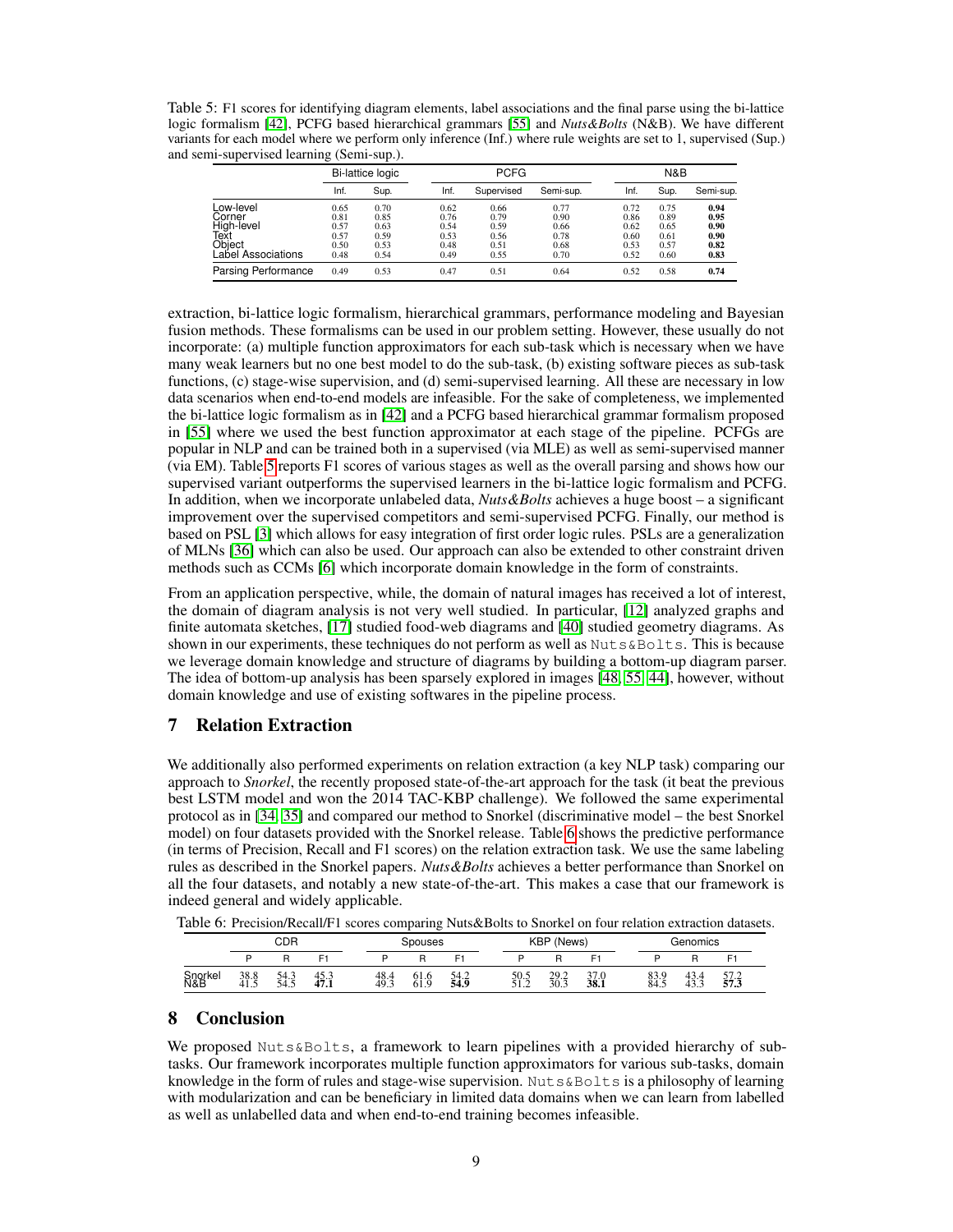#### Acknowledgements

This work is supported by the ONR grant N000141712463 and the NIH grant R01GM114311. Any opinions, findings and conclusions or recommendations expressed in this material are those of the author(s) and do not necessarily reflect the views of ONR or NIH.

#### References

- [1] Bogdan Alexe, Thomas Deselaers, and Vittorio Ferrari. Measuring the objectness of image windows. *IEEE Transactions on Pattern Analysis and Machine Intelligence*, 34(11):2189–2202, 2012.
- [2] Jacob Andreas, Marcus Rohrbach, Trevor Darrell, and Dan Klein. Neural module networks. In *Proceedings of the IEEE Conference on Computer Vision and Pattern Recognition*, pages 39–48, 2016.
- [3] Stephen H Bach, Matthias Broecheler, Bert Huang, and Lise Getoor. Hinge-loss markov random fields and probabilistic soft logic. *Journal of Machine Learning Research*, 18(109):1–67, 2017.
- [4] Matthias Bröcheler, Lilyana Mihalkova, and Lise Getoor. Probabilistic similarity logic. In *Proceedings of the Twenty-Sixth Conference on Uncertainty in Artificial Intelligence*, UAI'10, pages 73–82, 2010.
- [5] João Carreira, Fuxin Li, and Cristian Sminchisescu. Object recognition by sequential figureground ranking. *International journal of computer vision*, 98(3):243–262, 2012.
- [6] Ming-Wei Chang, Lev Ratinov, and Dan Roth. Structured learning with constrained conditional models. *Machine learning*, 88(3):399–431, 2012.
- [7] T. E. de Campos, B. R. Babu, and Manik Varma. Character recognition in natural images. In *Proceedings of the International Conference on Computer Vision Theory and Applications, Lisbon, Portugal*, February 2009.
- [8] Thomas G Dietterich. Ensemble methods in machine learning. In *International workshop on multiple classifier systems*, pages 1–15. Springer, 2000.
- [9] Richard O Duda and Peter E Hart. Use of the hough transformation to detect lines and curves in pictures. *Communications of the ACM*, 15(1):11–15, 1972.
- [10] Pedro F Felzenszwalb, Ross B Girshick, David McAllester, and Deva Ramanan. Object detection with discriminatively trained part-based models. *IEEE TPAMI*, 32(9):1627–1645, 2010.
- [11] Jenny Rose Finkel, Christopher D Manning, and Andrew Y Ng. Solving the problem of cascading errors: Approximate bayesian inference for linguistic annotation pipelines. In *Proceedings of the 2006 Conference on Empirical Methods in Natural Language Processing*, pages 618–626. Association for Computational Linguistics, 2006.
- [12] Robert P Futrelle, Mingyan Shao, Chris Cieslik, and Andrea Elaina Grimes. Extraction, layout analysis and classification of diagrams in pdf documents. In *Document Analysis and Recognition, 2003. Proceedings. Seventh International Conference on*, pages 1007–1013. IEEE, 2003.
- [13] Chunhui Gu, Joseph J Lim, Pablo Arbeláez, and Jitendra Malik. Recognition using regions. In *Computer Vision and Pattern Recognition (CVPR), 2009*, pages 1030–1037. IEEE, 2009.
- [14] C. Harris and M. Stephens. A combined corner and edge detection. In *Proceedings of The Fourth Alvey Vision Conference*, pages 147–151, 1988.
- [15] Kristy Hollingshead and Brian Roark. Pipeline iteration. In *Proceedings of the 45th Annual Meeting of the Association of Computational Linguistics*, pages 952–959, 2007.
- [16] Zhiting Hu, Xuezhe Ma, Zhengzhong Liu, Eduard Hovy, and Eric Xing. Harnessing deep neural networks with logic rules. *arXiv preprint arXiv:1603.06318*, 2016.
- [17] Aniruddha Kembhavi, Mike Salvato, Eric Kolve, Min Joon Seo, Hannaneh Hajishirzi, and Ali Farhadi. A diagram is worth a dozen images. In *Computer Vision - ECCV 2016 - 14th European Conference, Amsterdam, The Netherlands, October 11-14, 2016, Proceedings, Part IV*, pages 235–251, 2016.
- [18] Diederik P Kingma, Shakir Mohamed, Danilo Jimenez Rezende, and Max Welling. Semisupervised learning with deep generative models. In *Advances in Neural Information Processing Systems*, pages 3581–3589, 2014.
- [19] Iasonas Kokkinos. Highly accurate boundary detection and grouping. In *Conference on Computer Vision and Pattern Recognition (CVPR)*, pages 2520–2527, 2010.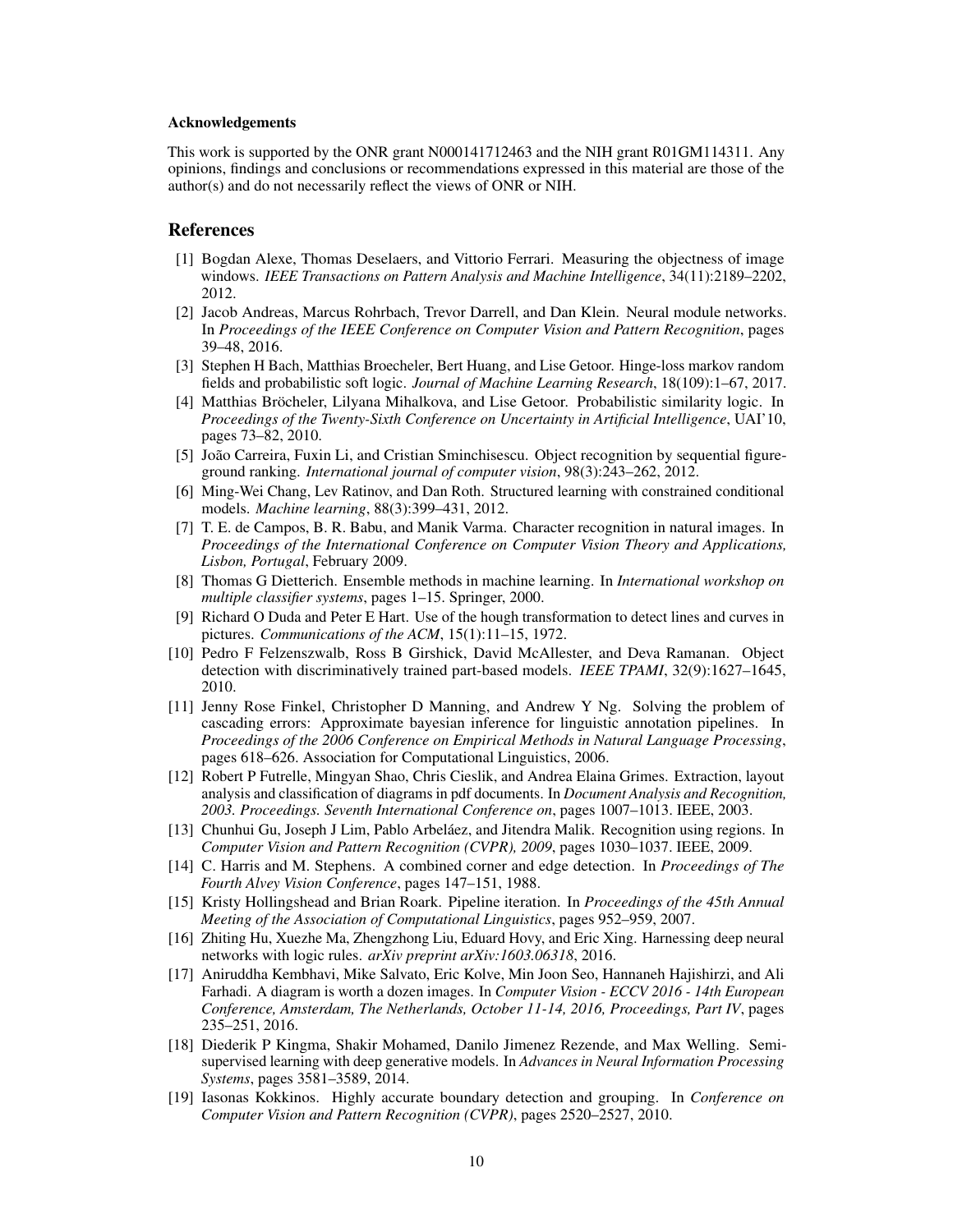- [20] Alex Krizhevsky, Ilya Sutskever, and Geoffrey E Hinton. Imagenet classification with deep convolutional neural networks. In *Advances in neural information processing systems*, pages 1097–1105, 2012.
- [21] Michael Levandowsky and David Winter. Distance between sets. *Nature*, 234(5323):34, 1971.
- [22] Yuxi Li. Deep reinforcement learning: An overview. *arXiv preprint arXiv:1701.07274*, 2017.
- [23] Jan Lukasiewicz. O logice trójwartociowej. *Studia Filozoficzne*, 270(5), 1988.
- [24] Tomasz Marciniak and Michael Strube. Beyond the pipeline: Discrete optimization in nlp. In *Proceedings of the Ninth Conference on Computational Natural Language Learning*, pages 136–143. Association for Computational Linguistics, 2005.
- [25] Mike Mintz, Steven Bills, Rion Snow, and Dan Jurafsky. Distant supervision for relation extraction without labeled data. In *Proceedings of the Joint Conference of the 47th Annual Meeting of the ACL and the 4th International Joint Conference on Natural Language Processing of the AFNLP: Volume 2-Volume 2*, pages 1003–1011. Association for Computational Linguistics, 2009.
- [26] Nobuyuki Otsu. A threshold selection method from gray-level histograms. *Automatica*, 11 (285-296):23–27, 1975.
- [27] Eunbyung Park, Xufeng Han, Tamara L Berg, and Alexander C Berg. Combining multiple sources of knowledge in deep cnns for action recognition. In *Applications of Computer Vision (WACV), 2016 IEEE Winter Conference on*, pages 1–8. IEEE, 2016.
- [28] Emmanouil Antonios Platanios, Avrim Blum, and Tom M. Mitchell. Estimating accuracy from unlabeled data. In *Proceedings of the Thirtieth Conference on Uncertainty in Artificial Intelligence, UAI 2014, Quebec City, Quebec, Canada, July 23-27, 2014*, pages 682–691, 2014.
- [29] Emmanouil Antonios Platanios, Avinava Dubey, and Tom M. Mitchell. Estimating accuracy from unlabeled data: A bayesian approach. In *Proceedings of the 33nd International Conference on Machine Learning, ICML 2016, New York City, NY, USA, June 19-24, 2016*, pages 1416–1425, 2016.
- [30] Emmanouil Antonios Platanios, Hoifung Poon, Tom M. Mitchell, and Eric Horvitz. Estimating accuracy from unlabeled data: A probabilistic logic approach. *CoRR*, abs/1705.07086, 2017. URL <http://arxiv.org/abs/1705.07086>.
- [31] Vasin Punyakanok, Dan Roth, Wen-tau Yih, and Dav Zimak. Learning and inference over constrained output. In *IJCAI-05, Proceedings of the Nineteenth International Joint Conference on Artificial Intelligence*, pages 1124–1129, 2005.
- [32] Karthik Raman, Adith Swaminathan, Johannes Gehrke, and Thorsten Joachims. Beyond myopic inference in big data pipelines. In *Proceedings of the 19th ACM SIGKDD international conference on Knowledge discovery and data mining*, pages 86–94. ACM, 2013.
- [33] Pekka Rantalankila, Juho Kannala, and Esa Rahtu. Generating object segmentation proposals using global and local search. In *Proceedings of the IEEE conference on computer vision and pattern recognition*, pages 2417–2424, 2014.
- [34] A. J. Ratner, C. M. De Sa, S. Wu, D. Selsam, and C. Ré. Data programming: Creating large training sets, quickly. In *NIPS*, pages 3567–3575, 2016.
- [35] Alexander Ratner, Stephen H Bach, Henry Ehrenberg, Jason Fries, Sen Wu, and Christopher Ré. Snorkel: Rapid training data creation with weak supervision. *arXiv preprint arXiv:1711.10160*, 2017.
- [36] Matthew Richardson and Pedro Domingos. Markov logic networks. *Machine learning*, 62(1-2): 107–136, 2006.
- [37] Mrinmaya Sachan and Eric Xing. Parsing to programs: A framework for situated qa. In *Proceedings of the 24rd SIGKDD Conference on Knowledge Discovery and Data Mining (KDD)*, 2018.
- [38] Mrinmaya Sachan, Kumar Dubey, and Eric Xing. From textbooks to knowledge: A case study in harvesting axiomatic knowledge from textbooks to solve geometry problems. In *Proceedings of the 2017 Conference on Empirical Methods in Natural Language Processing*, pages 773–784, 2017.
- [39] Mrinmaya Sachan, Minjoon Seo, Hannaneh Hajishirzi, and Eric Xing. Parsing to programs: A framework for situated question answering. 2018.
- [40] Min Joon Seo, Hannaneh Hajishirzi, Ali Farhadi, and Oren Etzioni. Diagram understanding in geometry questions. In *Proceedings of AAAI*, 2014.